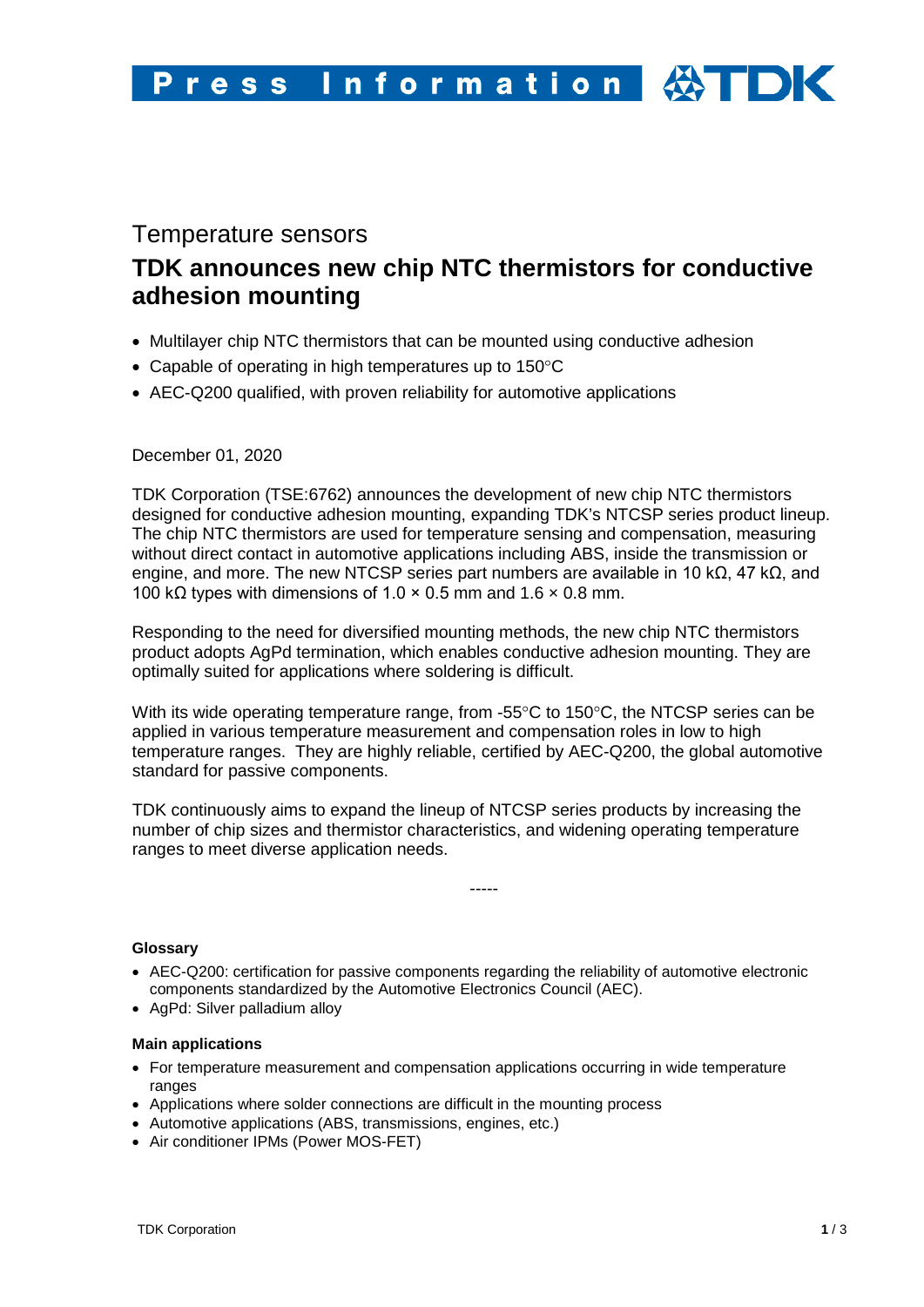#### **Main features and benefits**

- Enables conductive adhesion mounting
- Capable of operating in a wide temperature range from -55°C to 150°C
- Highly reliable AEC-Q200 certified product

#### **Key data**

| External<br>dimensions<br>[mm]           | <b>Type</b>                         | Resistance<br>$(25^{\circ}C)$<br>$[k\Omega]$ | Resistance<br>tolerance<br>[%] | <b>B</b> constant<br>(B25/50)<br>[K] | <b>B</b> constant<br>(B25/85)<br>[K] | <b>B</b> constant<br>tolerance<br>[%] |
|------------------------------------------|-------------------------------------|----------------------------------------------|--------------------------------|--------------------------------------|--------------------------------------|---------------------------------------|
| $1.0 \times 0.5 \times 0.5$<br>(EIA0402) | NTCSP103JF103F<br>T <sub>1</sub> S  | 10                                           |                                | 3380                                 | 3435                                 |                                       |
|                                          | NTCSP104BF473F<br>T <sub>1</sub> SX | 47                                           |                                | 4050                                 | 4114                                 |                                       |
|                                          | NTCSP104KF104F<br>T <sub>1</sub> S  | 100                                          |                                | 4419                                 | 4485                                 |                                       |
| $1.6 \times 0.8 \times 0.8$<br>(EIA0603) | NTCSP163JF103F<br>T <sub>1</sub> S  | 10                                           |                                | 3380                                 | 3435                                 |                                       |
|                                          | NTCSP164BF473F<br>T1SX              | 47                                           |                                | 4050                                 | 4114                                 |                                       |
|                                          | NTCSP164KF104F<br>T <sub>1</sub> S  | 100                                          |                                | 4419                                 | 4485                                 |                                       |

## **About TDK Corporation**

TDK Corporation is a world leader in electronic solutions for the smart society based in Tokyo, Japan. Built on a foundation of material sciences mastery, TDK welcomes societal transformation by resolutely remaining at the forefront of technological evolution and deliberately "Attracting Tomorrow." It was established in 1935 to commercialize ferrite, a key material in electronic and magnetic products. TDK's comprehensive, innovation-driven portfolio features passive components such as ceramic, aluminum electrolytic and film capacitors, as well as magnetics, high-frequency, and piezo and protection devices. The product spectrum also includes sensors and sensor systems such as temperature and pressure, magnetic, and MEMS sensors. In addition, TDK provides power supplies and energy devices, magnetic heads and more. These products are marketed under the product brands TDK, EPCOS, InvenSense, Micronas, Tronics and TDK-Lambda. TDK focuses on demanding markets in automotive, industrial and consumer electronics, and information and communication technology. The company has a network of design and manufacturing locations and sales offices in Asia, Europe, and in North and South America. In fiscal 2020, TDK posted total sales of USD 12.5 billion and employed about 107,000 people worldwide.

-----

----- You can download this text and associated images from [https://www.tdk.com/corp/en/news\\_center/press/20201201\\_01.htm](https://www.tdk.com/corp/en/news_center/press/20201201_01.htm) Further information on the products can be found under [https://product.tdk.com/info/en/catalog/datasheets/503022/tpd\\_automotive\\_ntc](https://product.tdk.com/info/en/catalog/datasheets/503022/tpd_automotive_ntc-thermistor_ntcsp_en.pdf)[thermistor\\_ntcsp\\_en.pdf](https://product.tdk.com/info/en/catalog/datasheets/503022/tpd_automotive_ntc-thermistor_ntcsp_en.pdf)